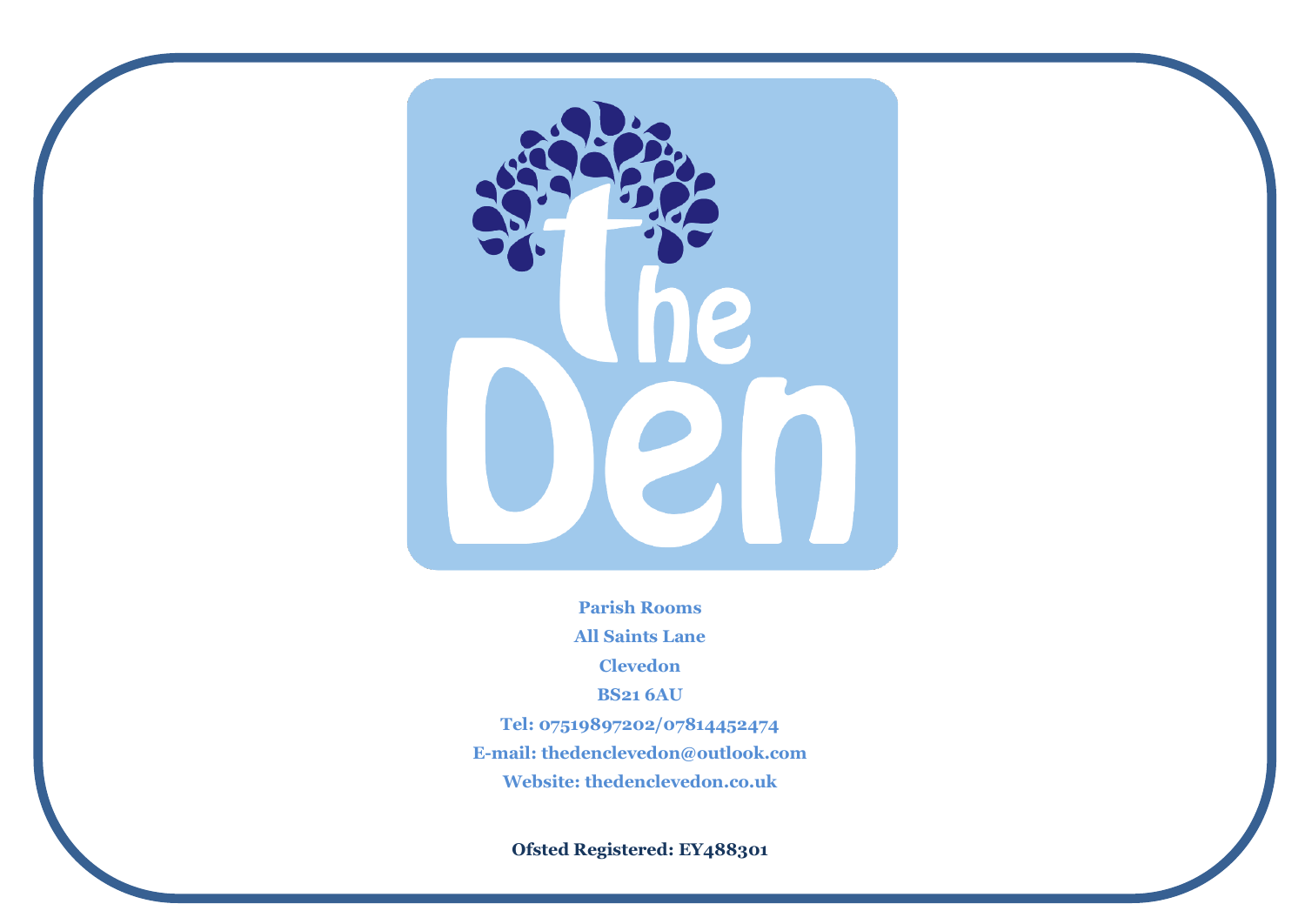#### **NEW PARENT GUIDE**

#### **Who we are:**

Welcome to The Den Before and After School club! We hope that you find all you need to know within this booklet but if we have missed anything please do not hesitate to chat to a member of staff or contact Anna Griffin.

The Den before and after school club started in July 2015 and operates as an independent club close to All Saints Primary School, Clevedon. In June 2017 we were awarded an Ofsted 'Outstanding' rating – something we are very proud of and ensure we maintain those high standards.

### **What we do:**

Here at The Den we believe that children learn best through play, we therefore have a great deal of free-flow play in which the children are able to make independent choices about activities that they are interested in. We plan for children's learning through their interests; assessing their wellbeing, involvement and schematic play. We take a holistic approach to both development and learning where all children are valued.

We also provide regular opportunities for exploring the local environment such as to the woods; a truly enriched learning experience. All our staff are well qualified, undertake training and update knowledge in line with Ofsted and government requirements and far beyond. Our website provides you with up to date information of what is happening at The Den including lots of current photos of activities your child is enjoying. Keep logging on to enjoy their experience! www.thedenclevedon.co.uk

In addition to our website, regular newsletters will be sent to your email address and posted on the notice board, providing you with a chance to see what we've been up to! We also use iPal – an online registration platform that you can use for messages and payments.

We follow the principles outlined in the current Early Years Foundation Stage Guidance, and provide a rich variety of resources both indoors and outdoors. We apply the overarching principles that:

- every child is a **unique child**, who is constantly learning and can be resilient, capable, confident and self-assured;
- children learn to be strong and independent through **positive relationships**;
- children learn and develop well in **enabling environments**, in which their experiences respond to their individual needs and there is a strong partnership between practitioners and parents and/or carers; and
- **children develop and learn in different ways and at different rates**. The framework covers the education and care of all children in early years provision, including children with special educational needs and disabilities.

When completing your registration form please ensure you tell us of any additional needs your child may have so that we can ensure their needs are fully met. These can be updated on the iPal platform whenever anything changes.

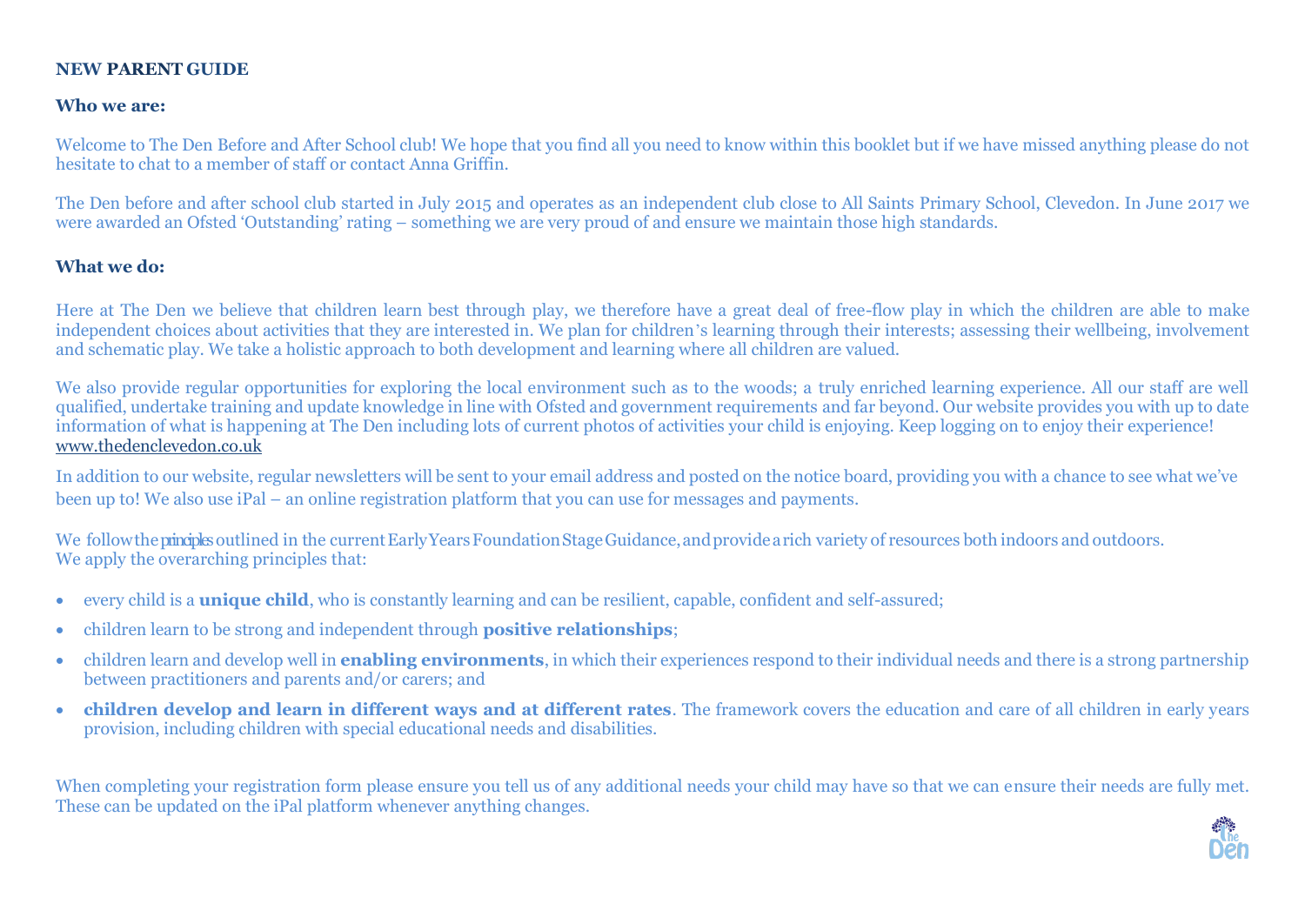As part of our ongoing commitment to the Early year framework we ensure that children access the seven areas of learning:

- **Communication and language** development involves giving children opportunities to experience a rich language environment; to develop their confidence and skills in expressing themselves; and to speak and listen in a range of situations.
- **Physical development** involves providing opportunities for young children to be active and interactive; and to develop their co-ordination, control, and movement. Children must also be helped to understand the importance of physical activity, and to make healthy choices in relation to food.
- **Personal, social and emotional development** involves helping children to develop a positive sense of themselves, and others; to form positive relationships and develop respect for others; to develop social skills and learn how to manage their feelings; to understand appropriate behaviour in groups; and to have confidence in their own abilities.
- **Literacy** development involves encouraging children to link sounds and letters and to begin to read and write. Children must be given access to a wide range of reading materials (books, poems, and other written materials) to ignite their interest.
- **Mathematics** involves providing children with opportunities to develop and improve their skills in counting, understanding and using numbers, calculating simple addition and subtraction problems; and to describe shapes, spaces, and measures.
- **Understanding the world** involves guiding children to make sense of their physical world and their community through opportunities to explore, observe and find out about people, places, technology and the environment.
- **Expressive arts and design** involves enabling children to explore and play with a wide range of media and materials, as well as providing opportunities and encouragement for sharing their thoughts, ideas and feelings through a variety of activities in art, music, movement, dance, role-play, and design and technology.

| The Prime areas of learning          |                    |                             |                            |                                                      |                                      |
|--------------------------------------|--------------------|-----------------------------|----------------------------|------------------------------------------------------|--------------------------------------|
| <b>Communication and</b><br>Language |                    | <b>Physical Development</b> |                            | Personal, Social and<br><b>Emotional Development</b> |                                      |
| Specific areas of learning           |                    |                             |                            |                                                      |                                      |
| Literacy                             | <b>Mathematics</b> |                             | Understanding the<br>world |                                                      | <b>Expressive arts</b><br>and design |

In planning and guiding children's activities, we reflect on the different ways that children learn and reflect these in their practice. Three characteristics of effective teaching and learning are:

- **playing and exploring**  children investigate and experience things, and 'have a go';
- **active learning**  children concentrate and keep on trying if they encounter difficulties, and enjoy achievements; and
- **creating and thinking critically**  children have and develop their own ideas, make links between ideas, and develop strategies for doing things.

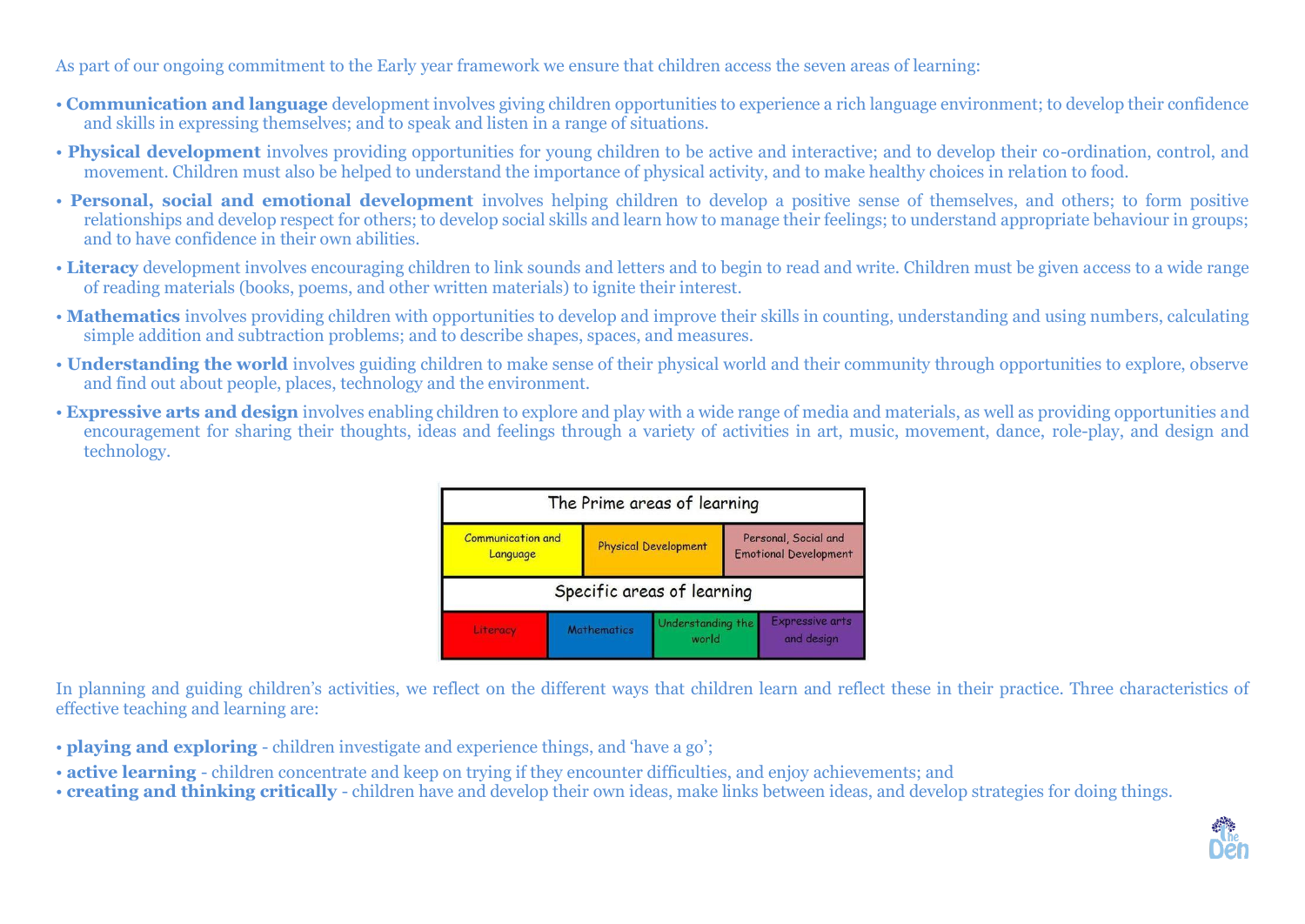## **Who is at The Den?**

All staff at The Den are qualified to care for children with various awards from Qualified Teacher Status to Level 2 Teaching and Learning to those with vast experience in childcare. Our staff come highly recommended to us!

Every member of staff holds a current and clear DBS, Paediatric Level 3 First Aid qualification, Food Hygiene Level 2 accreditation, Safeguarding and Child Protection training.

#### **Your Staff:**

Anna Griffin: Owner and Manager – BSc in Physical Education with Education and QTS Jackie Stanfield: Deputy Playleader – Level 3 - NNEB Helen Vowles: Level 2 Teaching and Learning Rachel Attride: Level 3 Teaching and Learning Cara Penny: **SMSA** Katie Young **SMSA** 

### **Key Workers**

Each child at the Den is given a "key worker". In the first instance they help to settle your child into before and after school club then record and discuss their progress and assess your child's needs. **In these altered times, your child's key worker will be Anna Griffin and Jackie Stanfield** - you can liaise with either of us at the door or via our email: thedenclevedon@outlook.com

We have an excellent relationship with All Saints Primary School and ensure the transition to and from school each day is smooth and coordinated. However information that you need to pass on to the school or to us must be provided directly. Please do not ask either setting to pass information on.

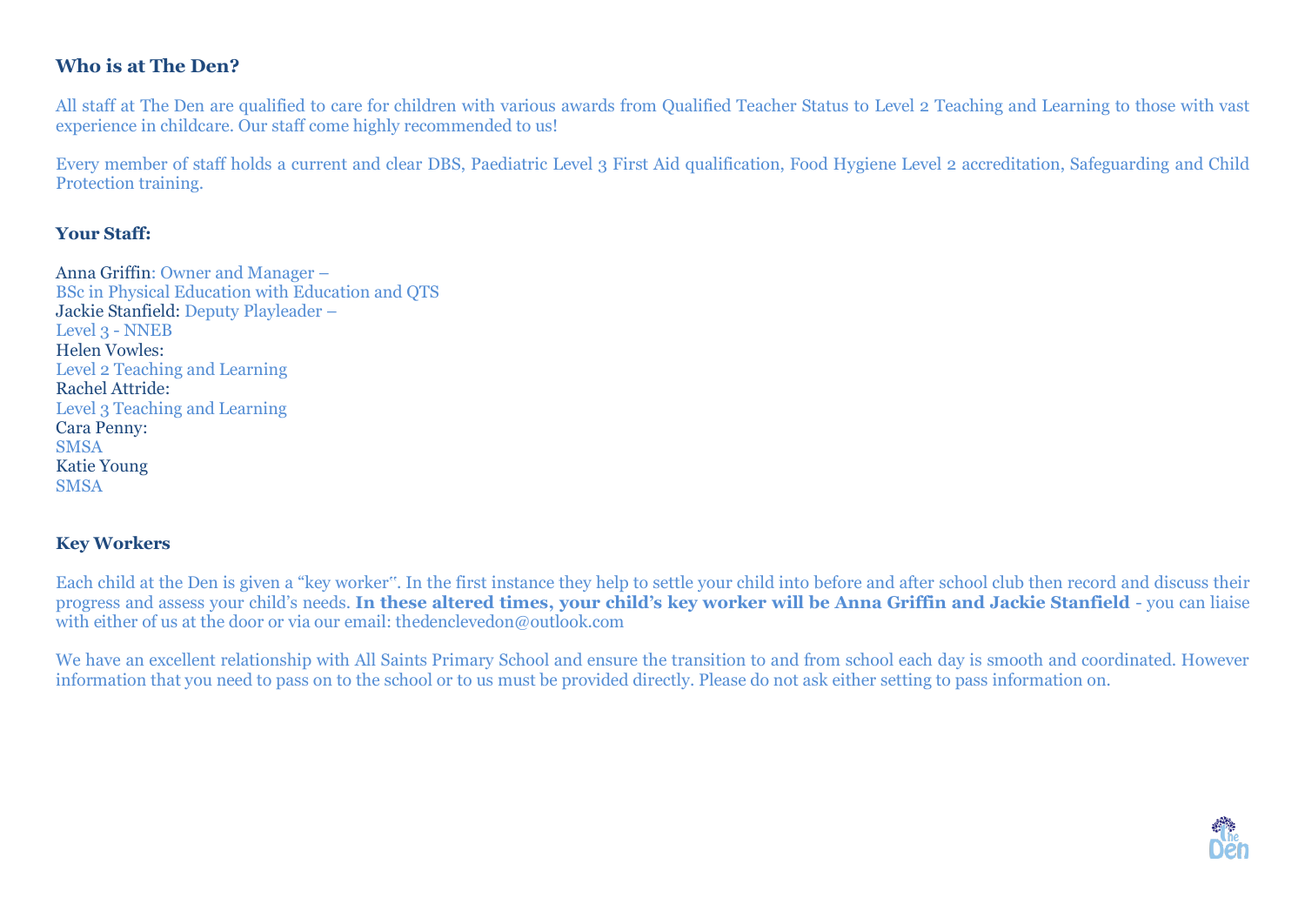## **Key Points**

Please ensure that you have read the policies that accompany this booklet, there is a full copy of ALL policies on the notice board or download a copy from our [website.](http://www.thedenclevedon.co.uk/policies/4588784024?preview=Y;use_flash=1)

### **Mobile phones and taking photographs:**

The use of personal mobile phones at The Den is not permitted. The Den has a mobile phone on site that can be used if required. Under no circumstance is it appropriate for staff or parents to take photographs of children for their personal use even if it is only of your own child. These measures are in place to protect all children.

### **Bills and communications:**

Our favoured method of communication with you is via email and iPal. Please inform a member of staff if you would rather a paper option. A regular newsletter on email, The Den website and a noticeboard in The Millennium Room should keep you up to date with any events and important information. Fees information will be emailed to you using a platform called iPal. Payment can be made via cheque, bank transfer or via a variety of voucher schemes as indicated on your invoice.

Childcare vouchers are accepted. Please ask about how to sign up for this with Anna Griffin.

### **Property:**

Children will have a peg or box to put their belongings on. Please ensure all are labelled. There is a small collection of spare clothes at The Den we welcome 'spare clothes'.

### **Food and Drink:**

In the mornings children will have a choice of toast, cereals and fruit. In the afternoons children will have a snack during the session – **it is vital that parents disclose any allergy information as per you child's registration form**. Water will be available throughout the session. Children will take responsibility for preparing for eating, food and clearing away.

## **Pick Upand Collection:**

Children can be dropped off and collected at any point during the session. At times you may find we are enjoying outdoor play on the Glebe field. We will always leave a note on the Parish Room door to let you know. Please collect your child promptly at the end of a session as children sometimes get upset if left too long! If your child is being picked up by another adult please inform staff and remember they will be asked for your family password.

Often the Parish Rooms are used by other groups. It is our joint policy to ensure the external door is locked at all times. Please adhere to this security measure. Please do not open the door for other parents. All visitors, including parents MUST be let in by a member of staff.

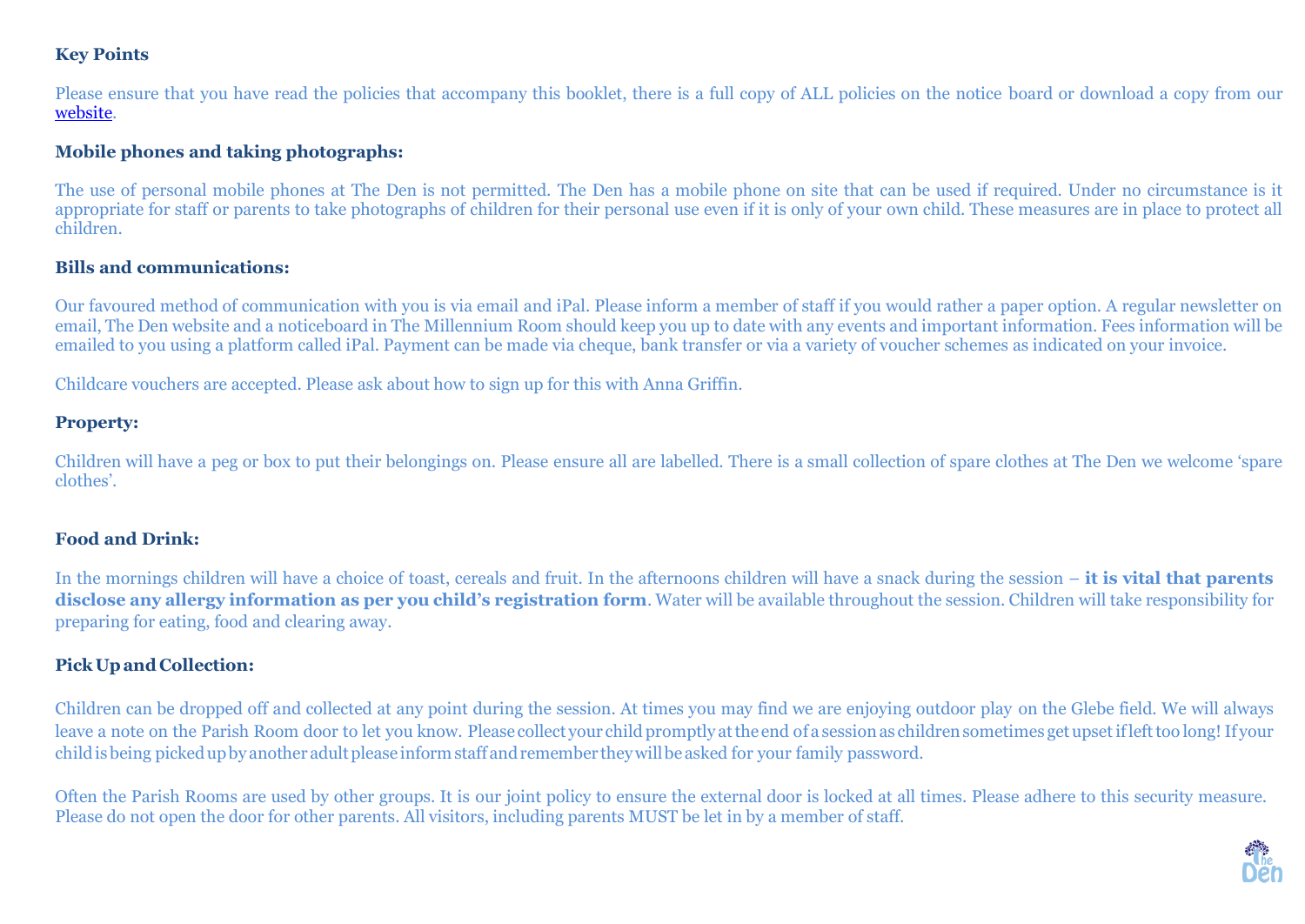If you visit The Den other than collecting your child you will be asked to sign in and out as a visitor.

## **Dropping children off at school.**

All children will be escorted across All Saints Lane at the same time. Staff will escort the children to the top playground entrance via All Saints Lane where they will enter at 8.50am.

If needed, Den Staff will impart any information during this time to the school representative on duty that will have an impact on the school day: e.g. if the child has not eaten a full breakfast.

# **Collection of pupils from school.**

Under no circumstances should pupils be allowed to cross over to The Den without a member of Den staff escorting them. The Den staff will be at the school site in plenty of time to collect pupils and at 3.20pm at the latest.

Four members of staff are present in the infant playground to receive the children and a register is taken. The walking line will be used to transport infant children safely to The Den.

When all pupils who are on the register are present, and when it is safe to cross the road (after the bulk of parents have left the school site), pupils should line up and cross with instruction from staff.

### **Uncollectedchild:**

Intheeventthatachildisnotcollectedbyanauthorisedadult attheendofthesession,thebefore and after school clubputsintopracticeagreedprocedures.

## **Outdoorplay:**

Here atThe Den we stilllike toplay out whatever theweather so please ensure that your child is suitably dressed. For rain, a good waterproof and wellies (we do have a selection available to borrow too!). As theweather gets colder hats, gloves and scarves are all essentials and when we are blessed with good weather,sunhatsandsun cream.

## **Poorlychildren:**

Please use common sense when considering if your child is fit for action at The Den. If your child is poorly, particularly with illnesses such as sickness, diarrhea or childhood infectious diseases (i.e. chicken pox), please keep them at home until they are well again and clear of infection as outlined by your doctor.

# **Administeringmedicines:**

While it is not our policy to care for sick children, we will agree to administer medication as part of maintaining their health and well-being or when they are recovering fromillness.Thereisadetailedpolicy regardingthis that shouldbereferredtoifthis situationshouldoccur.

# **Safeguarding children and child protection:**

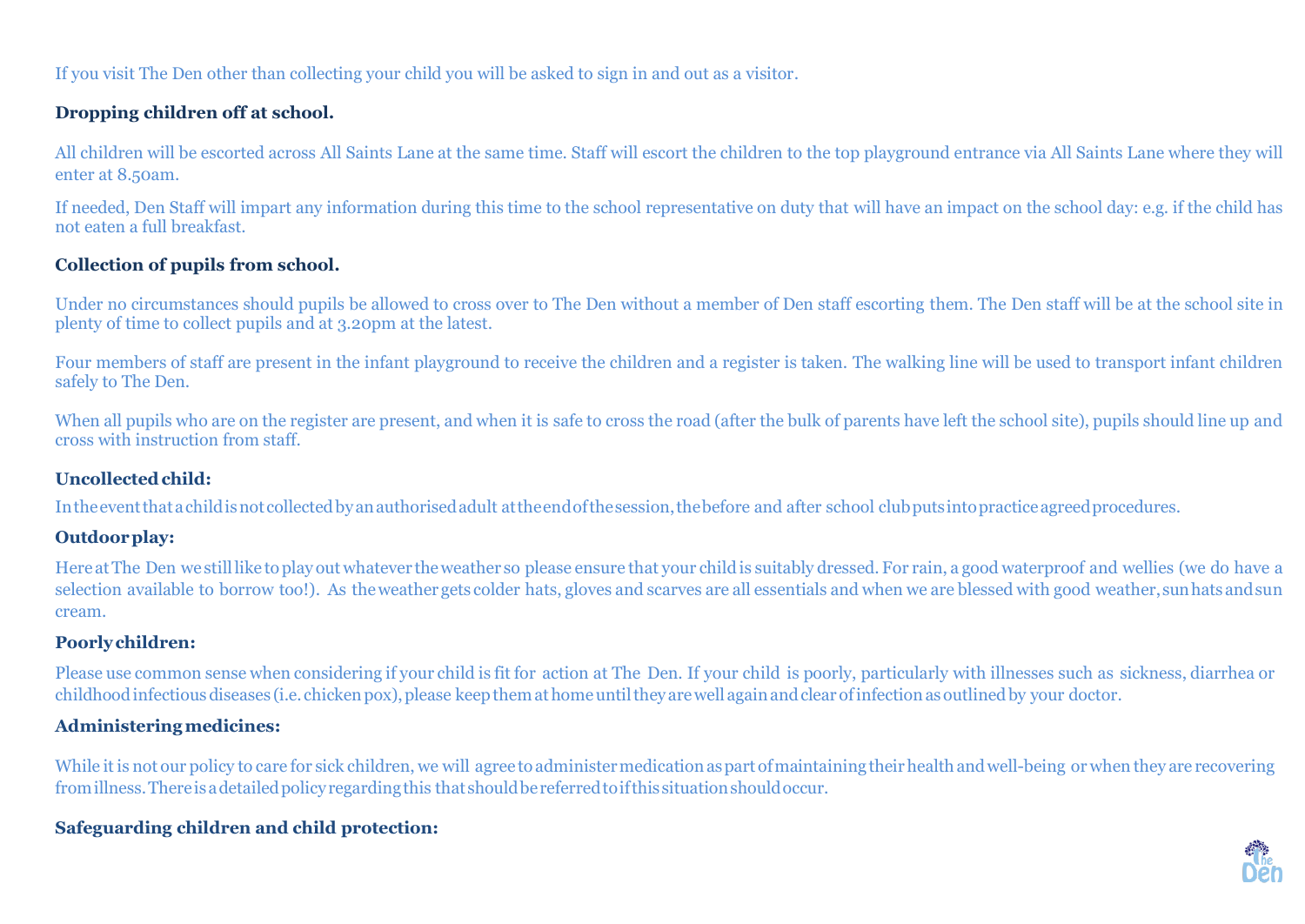The Den will work with children, parents and the community to ensure the rights and the safety of children and to give them the very best start in life. Our safe guarding policy is based on the key commitments from the Local Children's Safe Guarding Board and EYFS statutory guidance. There is a detailed policy regarding this that should be referred to if this situation should occur.

#### **Passwords**

The Den operate a password system so that in the event that your child needs to be collected by someone we do not recognise we can be assured they are appropriate. Please ensure ALL people that collect your child/ren know your password.

#### **Complaints' Procedure:**

We welcome suggestions on how to improve our before and after school club and will give prompt and serious attention to any concerns about the running of it. We anticipate that most concerns will be resolved quickly by an informal approach to the appropriate member of staff. If this does not achieve the desired result, we have a set of procedures for dealing with concerns. These are outlined in the full policy document. We aim to bring all concerns about the running of our setting to a satisfactory conclusion for all parties involved.